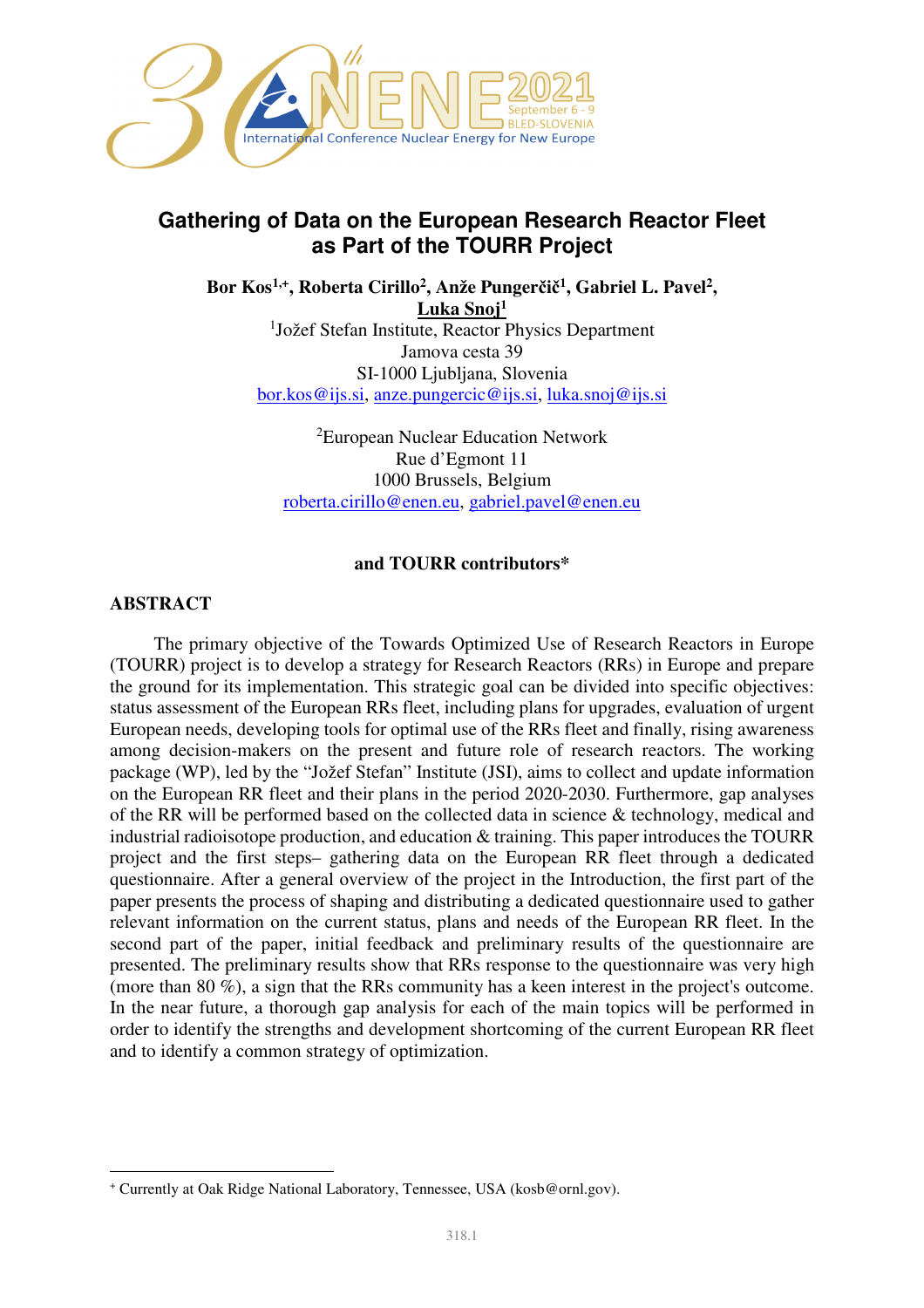# **1 INTRODUCTION**

 $\overline{a}$ 

It was and still is a common practice for a country that will operate a commercial nuclear power plant to construct a Research Reactor (RR) prior to the plant. Almost all countries followed such practices. As their name suggests RRs were primarily used for education, training and technological experiments necessary for the development of commercial power reactors. Neutrons, produced in RRs, are used to study matter in physics and other natural sciences, including biology, chemistry, and material sciences. Consequently, high-performance RRs devoted solely to neutron beam experiments have been constructed. The capability to produce new materials and isotopes by bombarding materials with neutrons has become a major use case of RRs. Moreover, the production of medical radioisotopes enabled the development of new diagnosis and treatment techniques. Nuclear medicine is nowadays an established form of treatment that benefits millions of patients each month. In Europe, there is a growing demand for RR designs with specific tasks in mind, either those focusing more on irradiation of materials or beam extraction for material science purposes. This new paradigm is contrary to the previously established idea of multi-purpose reactors which were built in the decades following the Atoms for peace speech in 1953 [1].

The 25 yearlong stagnation in Europe and in the US in the research of new nuclear reactors was mainly caused by the maturity and the known technology of the Generation II and III power reactors and by the Chernobyl and the Three Miles Island accidents. The miniature nuclear renaissance in the late 2000s was stifled by the Fukushima accident. All these events had a devastating impact on the European research reactor fleet. Today, the number of RR is decreasing, with only a few being newly constructed, most notably the Jules Horowitz Reactor in France  $[2]^2$ . Furthermore, significant testing capacity has disappeared in Europe with the shutdown of research reactors, including (but not limited to) large material test reactors (OSIRIS, France and R2, Sweden), prototype fast reactors (Phenix, France), small training reactors (CONSORT, UK, FiR1, Finland) [3][4], eliminating sometimes unique capabilities in Europe or representing the only facility for training in a specific member state. This trend is alarming and calls for a joint European action to assess the impact of the decreasing number of RRs, to identify future needs and opportunities for utilization and transnational access, and to draw a roadmap for upgrading the existing RR fleet and implement new neutron sources that reflect the European needs.

Being the first-of-its-kind, well-coordinated action of European RRs to evaluate the current and future need for neutron sources in Europe is the ambition of the TOURR (Towards Optimized Use of Research Reactors in Europe) project [5]. This ambitious assessment of the current status of the European RR fleet will happen along five science and technology axes: Education and training; Fundamental research and its instruments; Medical applications, including isotope R&D as well as beam applications; Material testing, including fuel, structural material and its instrumentation and Core physics testing for reactors in "zero power" installations.

Based on this thorough evaluation, a strategy for maintaining and upgrading existing RRs and building new ones shall be proposed. It is expected that the outcome of TOURR will be an important contribution for the design of the European Research Area.

The TOURR project responds to the challenge of coordinating the optimization of the exploitation of available research reactors in Europe. Therefore, its primary objective is to develop an overall strategy for RRs in Europe and prepare the ground for its implementation. This strategic goal can be divided into six specific objectives:

<sup>&</sup>lt;sup>2</sup> The status of other neutron sources such as spallation sources and compact accelerator based sources is addressed in other European incentives such as Brigtness and Brigtness<sup>2</sup> (https://brightness.esss.se/).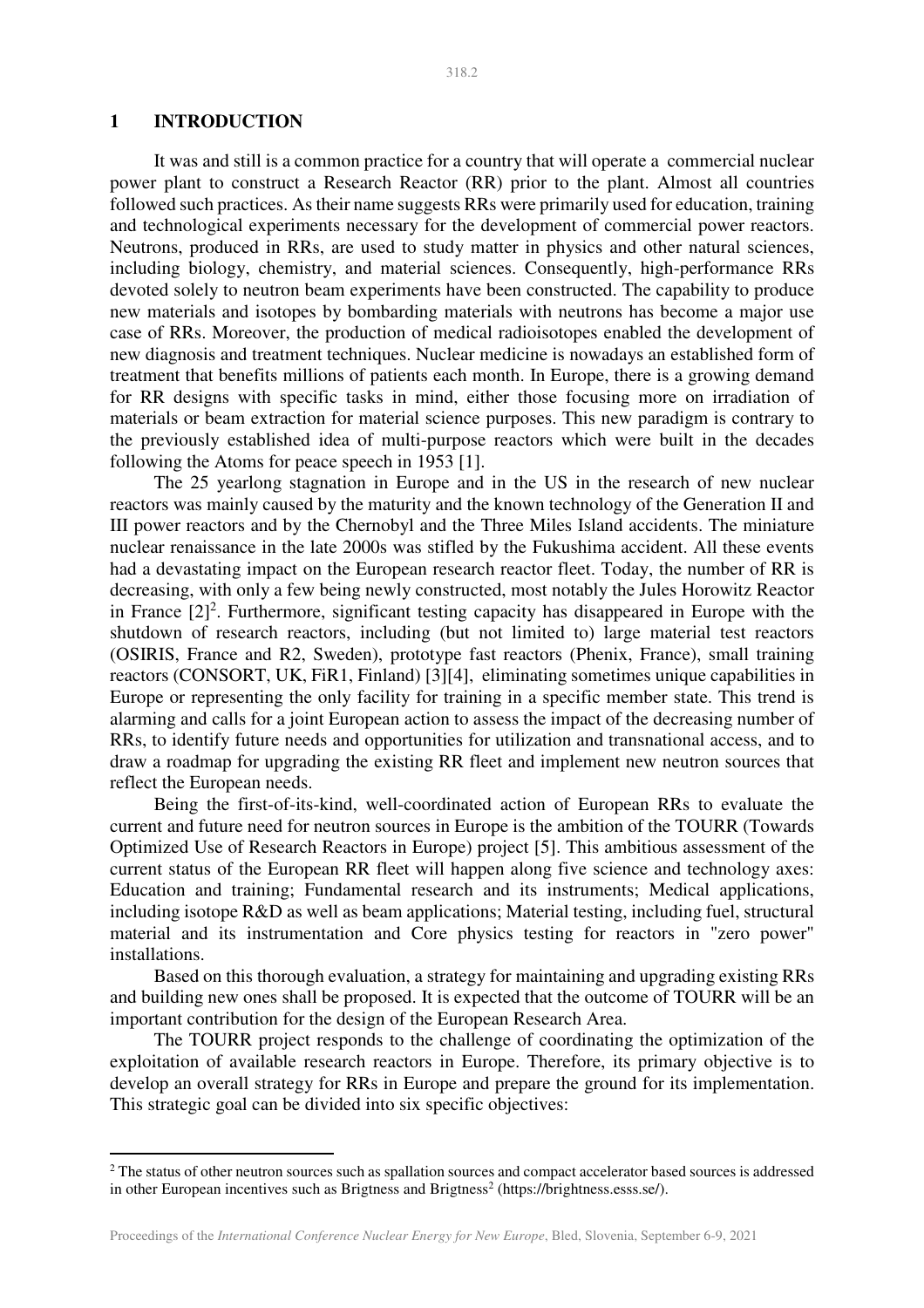- 1. Assessment of the current status of European RRs fleet
- 2. Estimation of future needs
- 3. Plan for the upgrade of reactor fleet
- 4. Plan to maintain the fleet
- 5. Developing tools for optimal use of RRs fleet
- 6. Rising awareness of decision makers and the public on the role of RRs

The first objective, assessment of the current status of the European RRs fleet, is a vital and critical step in the project as the real outcome of the project depends on the quality and integrity of the gathered data. More specifically, the first objective will provide an inventory database of existing European RR. It is well known that the IAEA maintains an inventory of RR, the Research Reactor Database (RRDB) [6], however the database focuses on a different kind of information rather than what is considered vital for the successful creation of a joint development strategy for the European RR fleet. It is imperative for the TOURR inventory database to include information regarding the implemented applications, scientific strength of each particular facility, user structure, instrumentation, future developing plans, actual and future needs, etc. The TOURR inventory database will gather this kind of information with a dedicated survey.

This paper presents the questionnaire that was created for the means of conducting the TOURR inventory database survey. The paper is divided in to three parts. Firstly, the process of shaping the questionnaire is presented, with an emphasis given to the specific topics it deals with. The second part of the paper presents some initial feedback, statistics and results of the questionnaire. A few concluding remarks and a glance into the future of the project is given at the end of the paper.

## **2 SHAPING THE QUESTIONAIRE**

The TOURR project is divided into five work packages, whereas Work package 1 (WP1), Inventory of the RR fleet, is led by "Jožef Stefan" Institute (JSI). As it is envisioned that WP1 will provide crucial input data for most of the TOURR project, it was initiated with the TOURR project start in October 2020. Other contributing institutions to WP1 are ENEN (European Nuclear Education Network), CVR (Centrum Výzkumu Řež), NCBJ (National Centre for Nuclear Research), EK (Hungarian Academy of Sciences – Centre for Energy Research), SCK-CEN (Belgian Nuclear Research Centre), USTUTT (University of Stuttgart) and CIEMAT (The Center for Energy, Environmental and Technological Research). The fact that WP1 has a wide variety of contributing institutions, ranging from those focusing on Research and Development to those heavily involved in shaping the nuclear educational landscape in Europe and those operating and managing isotope production reactors, established solid foundations for the shaping of the questionnaire.

 The first version of the questionnaire was created at the end of 2020. This first version was shaped mostly around the question of what information would a common strategy for the development of European RR need. This initial idea was developed over three virtual meetings in the first three months of 2021. A crucial step that was taken early on in the process of shaping the questions, was to follow a line of questioning of so-called gap analyses. With gap analysis one can identify the difference between the current status and desired status of their business, in this case the status of the RRs fleet. The easiest way to perform such analysis is to examine and assess the current performance and the desired future of the whole RRs fleet. Some general guiding questions which were used to define specific inquiries into the areas of interest were:

- What is the current status of the RR in a specific area of research/utilization?
- Would the RR like to improve/expand this field?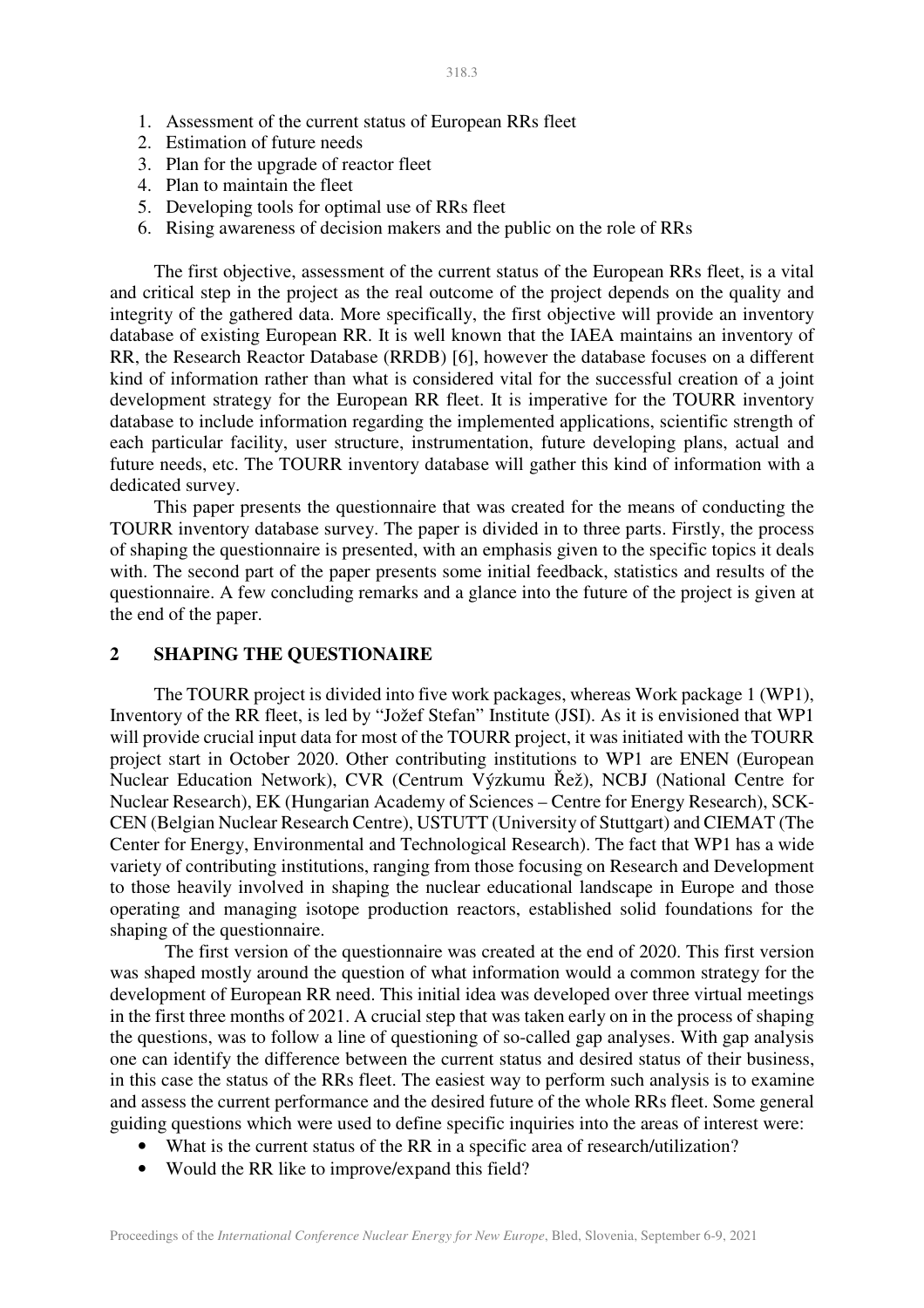- If so, does the RR have any action plans already in place?
- If not, what are the main reason holding this potential expansion back?

Once these general questions were established the WP1 contributors created further specific questions for their area of expertise i.e. ENEN Education and Training, JSI Science and Technology, NCBJ Isotope production. A valuable source information for identifying different areas of technological exploitations of RRs was the IAEA report "Applications of Research Reactors" [7].

The final questionnaire was roughly subdivided into three sections: general information, exploitation, problems, and future. These sections are presented in the following sections of the paper.

#### **2.1 General information**

Significant thought and deliberations were dedicated to the introduction and the platform on which the questionnaire will be distributed to RRs around Europe. Initially there was a strong push to make the questionnaire an online and interactive form. However, this idea was soon scrapped as none of the online providers of such tools could guarantee security (at least to the best of the knowledge of the questionnaire authors). As some of the questions, particularly those dealing with isotope production, are sensitive, it was decided to make the questionnaire in an editable but protected Microsoft word format. Because of the security concerns and to encourage the response rate, the questionnaire was designed in such a way to have the option to leave questions blank. Of course, the goal of the survey is to gather as much information as possible, but not at the expense of not actually getting any results. The questionnaire also falls under ENEN's GDPR privacy policy for the need of handling personal confidential data.

As the IAEA database contains most general information on the reactors, i.e. date of construction, type of reactor, location, fluxes, irradiation positions etc., it did not make sense to ask for this information again. However, there is an option to mention information missing from the IAEA database and is considered crucial at the end of the questionnaire. Since it was difficult to find the right people to address the questionnaire during the creation and distribution of the questionnaire, up-to-date contact information was also asked for.

#### **2.2 Exploitation**

As previously mentioned, the central part of the questionnaire consists of questions on the exploitation of the reactors, structured so that gap analysis can be conducted. The Exploitation sections begin with questions on the principal use of the reactor and then continues further in to the scientific and technological utilization of the RR. There are 19 subcategories of RR utilization in the field of science in technology, ranging from Neutron activation analysis to Instrument development, testing, and calibration. An example of a structured question with gap analysis in mind for Radiation hardness exploitation is given in Figure 1. The Education and training part of the Exploitation section has 7 subcategories. The subcategory questions are structured in the same way as the example in Figure 1. Moreover, the Medical and industrial radioisotope production of the RR part of the section utilizes the same question structure but adds some additional questions to clarify particular areas of interest from the field of Radioisotope production.

The Exploitation part of the questionnaire is complemented by questions on the number of users per field the RR accommodates and their primary affiliation i.e. academia, research institutions, industry etc. An important question on the ability to meet demands which transitions the questionnaire into the next section about the sustainability and future of the RR concludes the section on Exploitation.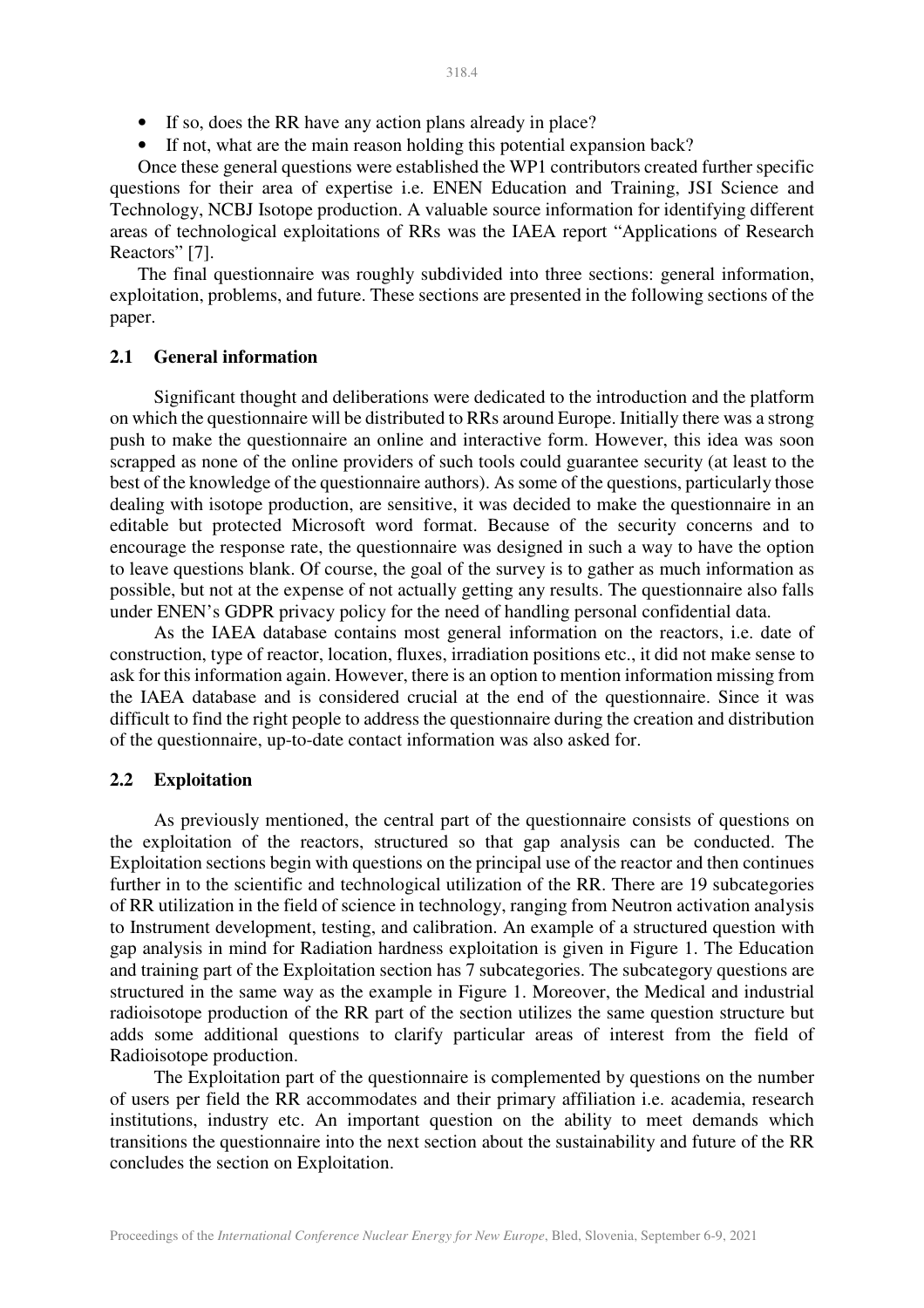| 3.<br><b>Radiation hardness testing</b>                                                                                          |
|----------------------------------------------------------------------------------------------------------------------------------|
| To what degree do you think this application is exploited at the RR of your institute:<br>$\Box$ Medium<br>Low<br>High<br>$\Box$ |
| Would your institute like to expand the utilization of your RR for this application?<br><b>YES</b><br>$\Box$ NO                  |
| If NO, can you briefly describe the reason:                                                                                      |
| Click or tap here to enter text.                                                                                                 |
| If YES, what obstacles are preventing your institute to do so:                                                                   |
| No obstacle, the expansion is already taking place                                                                               |
| Lack of manpower                                                                                                                 |
| Lack of financial resources                                                                                                      |
| Lack of customers                                                                                                                |
| Lack of time                                                                                                                     |
| Lack of expertise                                                                                                                |
| Other (please specify)                                                                                                           |
| Click or tap here to enter text.                                                                                                 |
| Is there an existing action plan to address any of these obstacles?<br>Click or tap here to enter text.                          |
|                                                                                                                                  |

Figure 1: Example of a structured question with gap analysis in mind.

#### **2.3 Sustainability and future**

The questions of sustainability and future plans are considered as the most sensitive but do provide the most significant insight into the status of the European RR fleet and thus form the basis for a joint development strategy. Because questions on sustainability can have broad answers these questions were conceived as open-ended, where RRs can respond in any form they felt comfortable. To guide and help with the answers a few general sustainability issues were listed based on the experience of the WP1 collaborators operating RR themselves. These issues included: material ageing, cost of fuel, fuel availability, lack of funding, lack of human resources, national policy etc. All sections included the option to add "other" answers, in case a specific aspect was not explicitly mentioned in the questionnaire already. As mentioned above, these questions might be sensitive, and RRs had the option not to answer them, but in that case, we asked for a brief explanation why that was so.

Much like the sustainability questions, the questions about the future of the RR were also open-ended. The questions were structured so that the RR could answer on the current implemented scenario, approved scenario and long envisioned scenarios for current operation, new research, upgrades possible shutdown or even plans for building new reactors. A part of the questions on the future of RR, there was also a question on the biggest envisioned problems and obstacles the RR are expecting in the future. To conclude the questionnaire, a completely open question for the future of RR in the next 5, 10 and 30 years was posed, as it was recognized that major changes in RR operation or building new RR can take significant time.

# **3 INITIAL FEDBACK AND RESULTS**

To decide to whom send the questionnaire, the starting point was represented by the information found in the IAEA RR database [6]. This information is public. For the task scope, facilities have been selected using the following filters: western Europe + eastern Europe + operational.

The project partners support was precious when looking for a contact person in each facility. In fact, although a contact email address is present in the IAEA database (per each facility) a rection was not always received. Thanks to personal and professional connections, it was possible to finally reach out to 25 RR facilities which led to 19 questionnaires filled and sent back to us. 19 out of 25 translates into 76% of response rate. On top of those, there are 2 small assemblies for which a dedicated questionnaire has not been received but still, the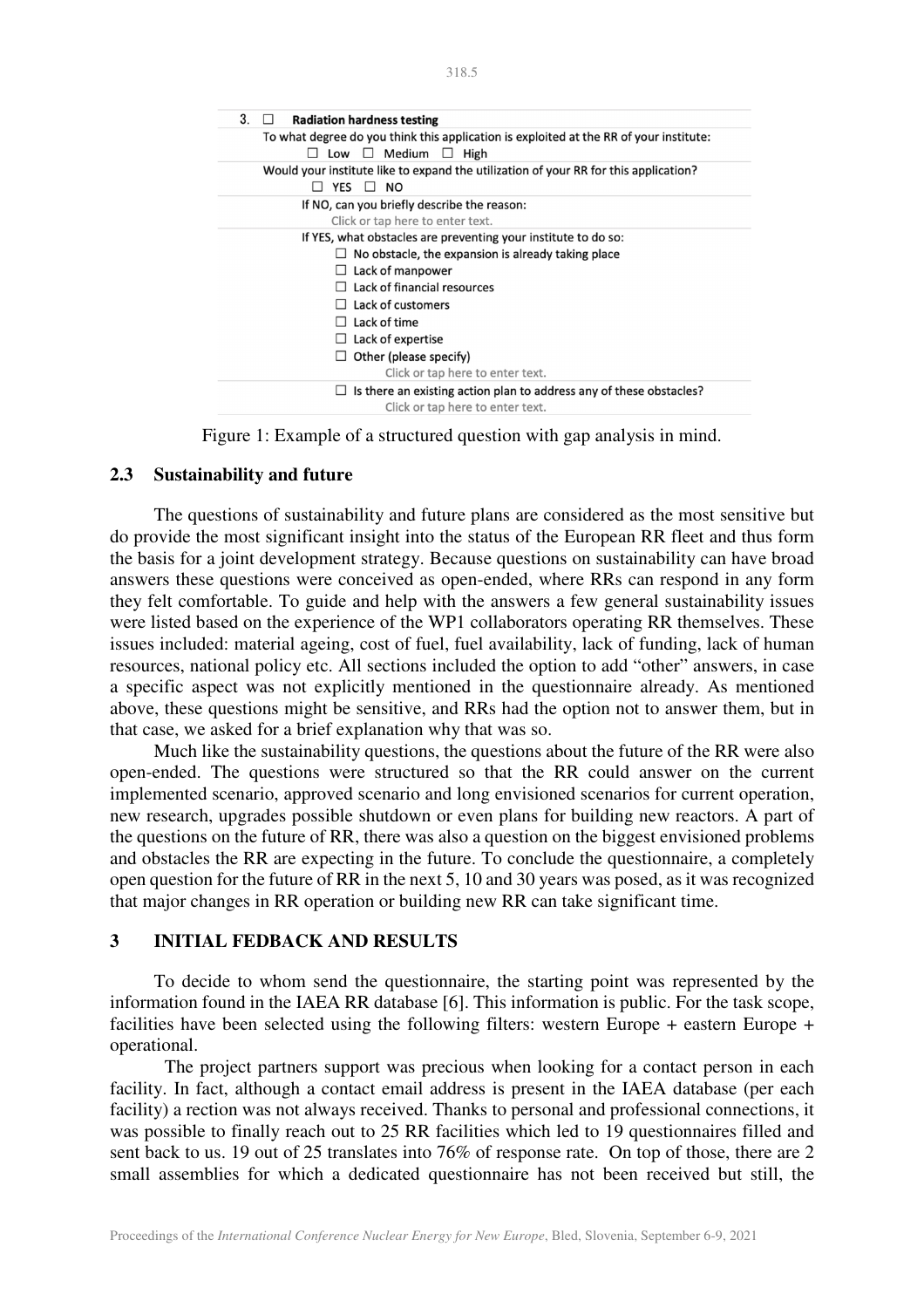operator provided some generic information. If these 2 extra entries are considered it yields to 21 out of 25 which gives an 84% as response rate.

The questionnaire has been sent out until covering the whole geographical Europe. At the end of the gathering process however, all the received answers are from EU RR. Data received are from: Austria, Belgium, Czech Republic, France, Germany, Hungary, Italy, The Netherlands, Poland, Romania and Slovenia.

In terms of distribution strategy, at first, at the end of April 2021, an email was sent to a list of contacts put together merging the contact details found on the IAEA RR database and project partners' connections. Moreover, an invitation to take part in this initiative was published both on [5] and on the www.tourr.eu website. The same initiative has been advertised on ENEN social channels, and all project partners have been invited to take actions in order to maximize the outreach. The above response rate describes the reactions received at the time of the paper preparation.



Some preliminary results are presented hereafter, in Figure 2, Figure 3 and Figure 4.

Figure 2: Assessment of the current status of the European RR fleet will along the science and technology axes previously defined.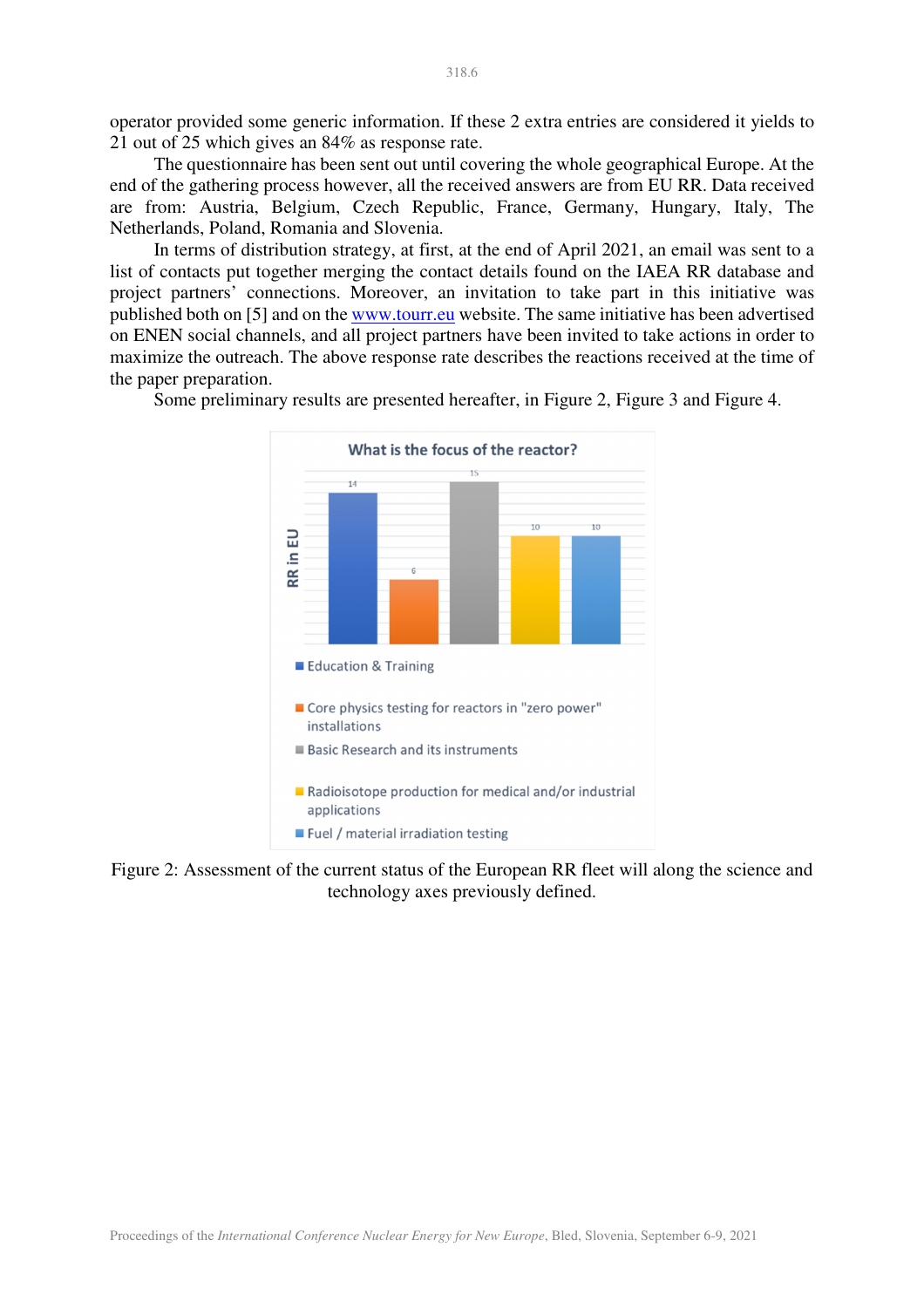

Figure 3: RR users population, providing information about how many RR receive users from some specific macro categories.



Figure 4: RR users distribution counting individuals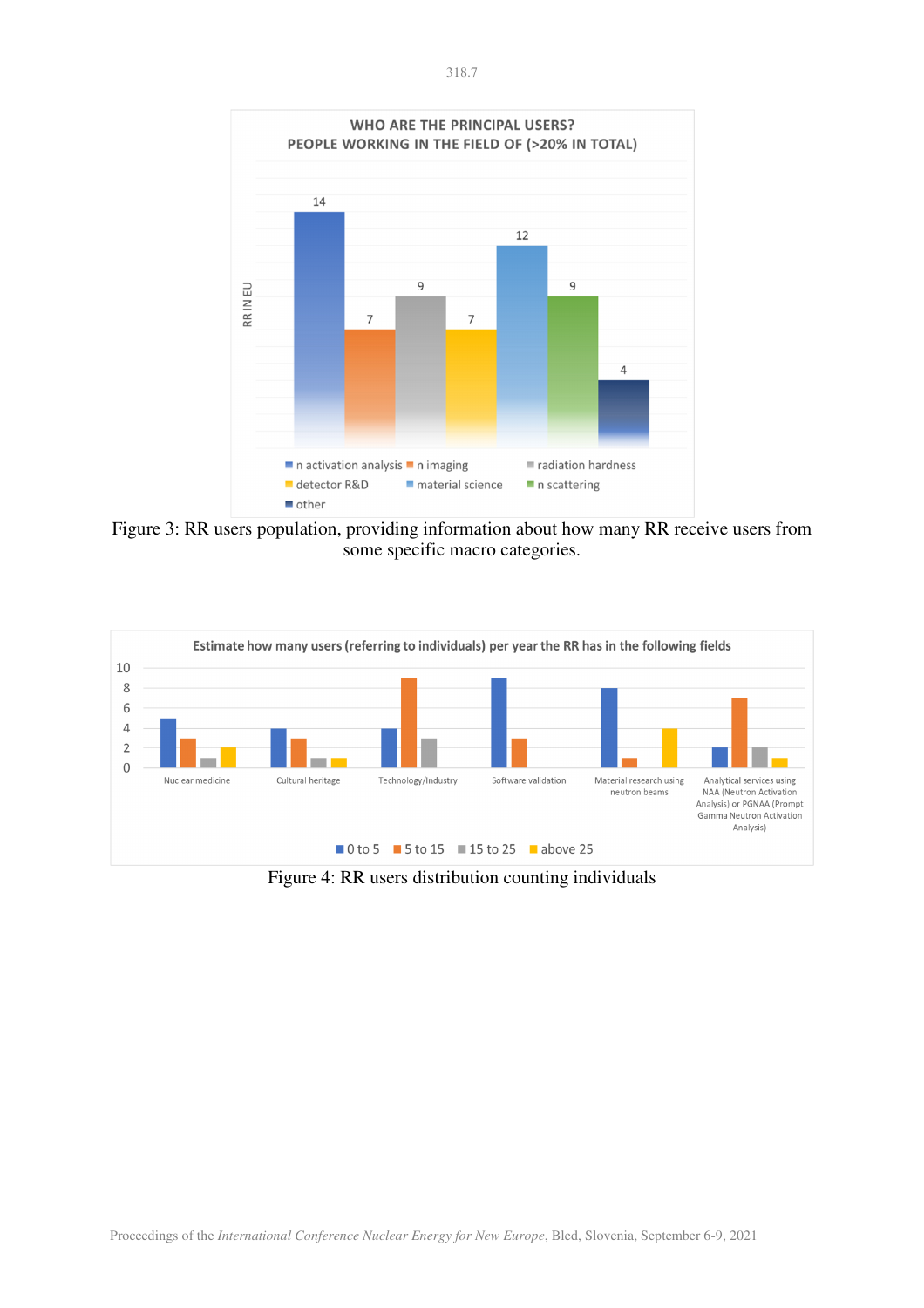## **4 CONCLUSION**

The TOURR project aims to develop a common strategy for the future of the RR fleet in Europe and prepare the ground for its implementation. The first step of this ambitious and farreaching project was to develop, disseminate and analyse a questionnaire which assesses the current situation and the near future of the European RR fleet.

In the first part of this paper, it was shown that there is a clear need for a common strategy for the development of the European RR fleet. It was established how the TOURR project will address this. The second and central part of the paper presents the process of shaping and designing the questionnaire, which aims to gather crucial information that will be used throughout the TOURR project. The main parts of the questionnaire and the reasoning behind specific questions was presented. The third part of the paper contains initial feedback and statistics on the answers received from 21 RR from 11 countries in Europe. The preliminary feedback and analysis confirmed that the main focuses of RR in Europe are Basic Research and Education and Training applications, the majority of RR welcome users involved in the field of neutron activation analysis and material science whilst the highest number of individuals reaches out to RRs in order to perform software validation. Data are presented generically only, to ensure the confidentiality of the responders.

Based on the information gathered, gap analyses in the areas of science & technology, medical and industrial radioisotope production, and education & training will be performed later in 2021. It is predicted that the thorough gap analysis for each of the main topics will identify the strengths and shortcoming of the current European RR fleet and identify a common development strategy for the period until 2030 and beyond.

#### **ACKNOWLEDGMENTS**

This project has received funding from the Euratom research and training programme 2019-2020 under grant agreement N° 945269.

The authors would also like to acknowledge the TOURR project advisory board for the valuable suggestions and insight on shaping the questionnaire.

#### \***TOURR CONTRIBUTORS**

- European Nuclear Education Network, ENEN, Belgium: Gabriel Lazaro Pavel, Roberta Cirillo, Francisco Suárez Ortiz
- Centrum Výzkumu Řež, CVR, Czech Republic: Evžen Novák, Vlastimil Juříček, Ján Milčák, Jaroslav Šoltés, Lukáš Veselý, Miroslav Hrehor
- Energiatudományi Kutatóközpont, EK, Hungary: László Szentmiklósi, Péter Juhász
- Narodowe Centrum Badań Jądrowych, NCBJ, Poland: Renata Mikołajczak, Jacek Gajewski, Grzegorz Krzysztoszek, Iliana Chwalińska, Małgorzata Kot, Joanna Walkiewicz
- Belgian Nuclear Research Centre SCK CEN: Michèle Coeck, Lisanne Van Puyvelde
- Institut "Jožef Stefan", JSI, Slovenia: Luka Snoj, Bor Kos, Anže Pungerčič, Vladimir Radulović, Anže Jazbec, Saša Škof, Tanja Klopcic
- Evalion SRO, EVALION, Czech Republic: Petr Koran, Michaela Velckova, Jakub Heller, Jana Peroutkova
- Universität Stuttgart, USTUTT, Germany: Georg Pohlner, Joerg Starflinger
- Centro de Investigaciones Energeticas, MedioAmbientales y Tecnologicas, CIEMAT, Spain: Daniel Cano, Enrique Gonzalez